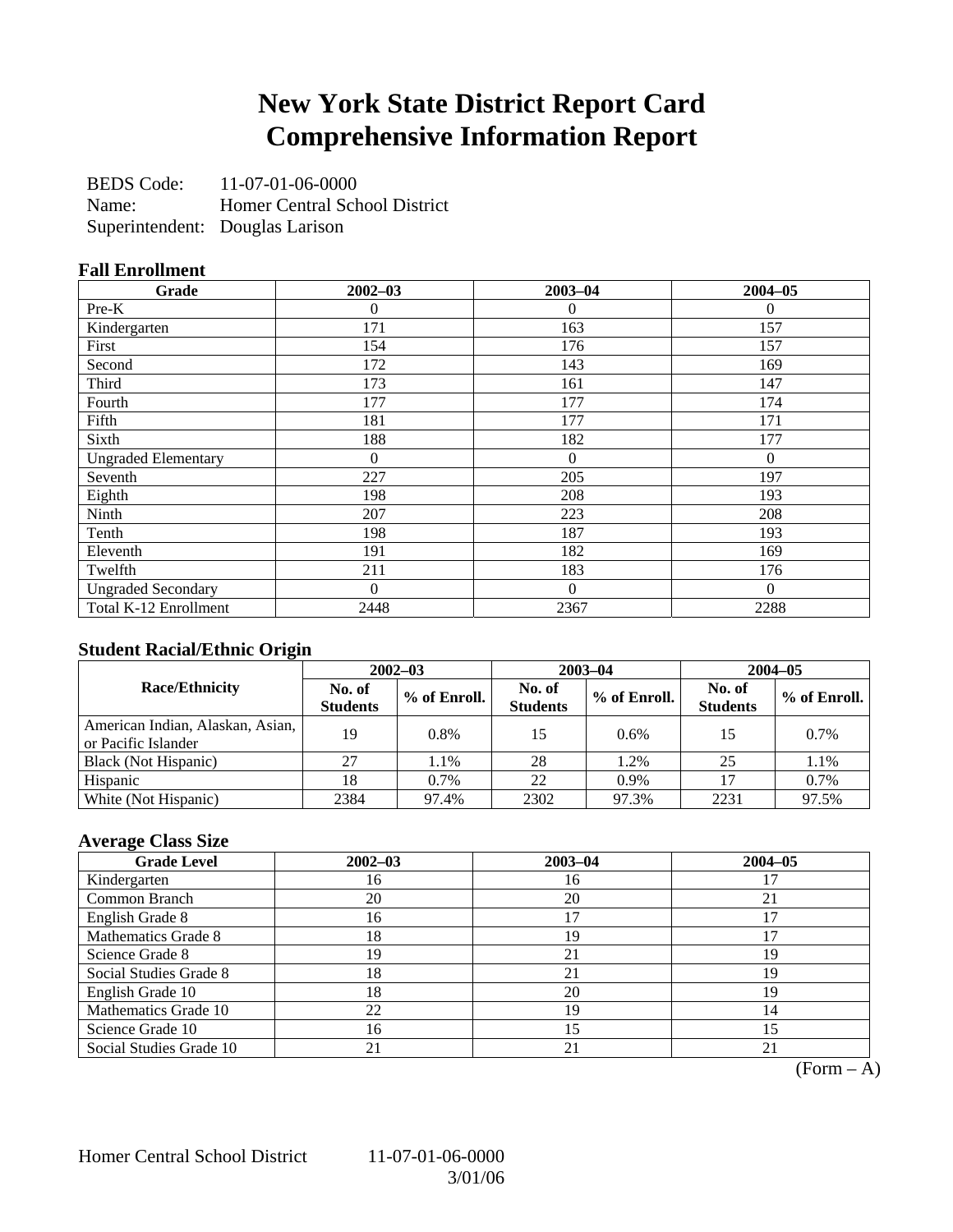#### **District Need to Resource Capacity Category**

| <b>N/RC Category</b> | <b>Description</b>                                                                                 |
|----------------------|----------------------------------------------------------------------------------------------------|
|                      | This is a school district with average student needs in relation to<br>district resource capacity. |

#### **Similar School Group and Description**

| <b>Similar School Group</b> | <b>Description</b> |
|-----------------------------|--------------------|
| NA                          | <b>NA</b>          |

All schools within the same N/RC category are divided into three similar school groups defined by the percentage of students in the school who are eligible for the free-lunch program and/or who are limited English proficient (also known as English language learners).

#### **Student Demographics Used To Determine Similar Schools Group**

|                                   | $2002 - 03$ |         |       | $2003 - 04$ | $2004 - 05$ |         |
|-----------------------------------|-------------|---------|-------|-------------|-------------|---------|
|                                   | Count       | Percent | Count | Percent     | Count       | Percent |
| <b>Limited English Proficient</b> | 19          | 0.8%    | 19    | 0.8%        |             | 0.4%    |
| <b>Eligible for Free Lunch</b>    | 322         | 13.2%   | 452   | 19.1%       | 430         | 18.8%   |

#### **Attendance and Suspension**

|                               | $2001 - 02$      |         |                  | $2002 - 03$ | $2003 - 04$     |         |
|-------------------------------|------------------|---------|------------------|-------------|-----------------|---------|
|                               | $%$ of<br>No. of |         | $%$ of<br>No. of |             | No. of          | $%$ of  |
|                               | <b>Students</b>  | Enroll. | <b>Students</b>  | Enroll.     | <b>Students</b> | Enroll. |
| <b>Annual Attendance Rate</b> |                  | 95.5%   |                  | 95.4%       |                 | 95.7%   |
| <b>Student Suspensions</b>    | 65               | 2.6%    |                  | 4.5%        | 109             | 4.6%    |

#### **Student Socioeconomic and Stability Indicators (Percent of Enrollment)**

|                          | $2002 - 03$ | $2003 - 04$ | $2004 - 05$ |
|--------------------------|-------------|-------------|-------------|
| <b>Reduced Lunch</b>     | 7.4%        | 9.1%        | 7.4%        |
| <b>Public Assistance</b> | NA          | NA          | NA          |
| <b>Student Stability</b> | NA          | <b>NA</b>   | NA          |

#### **Staff Counts**

| Staff                                 | $2004 - 05$ |
|---------------------------------------|-------------|
| <b>Total Teachers</b>                 | 194         |
| <b>Total Other Professional Staff</b> | 26          |
| <b>Total Paraprofessionals</b>        | 59          |
| Teaching Out of Certification*        |             |

\*Teaching out of certification more than on an incidental basis.

 $(Form - B)$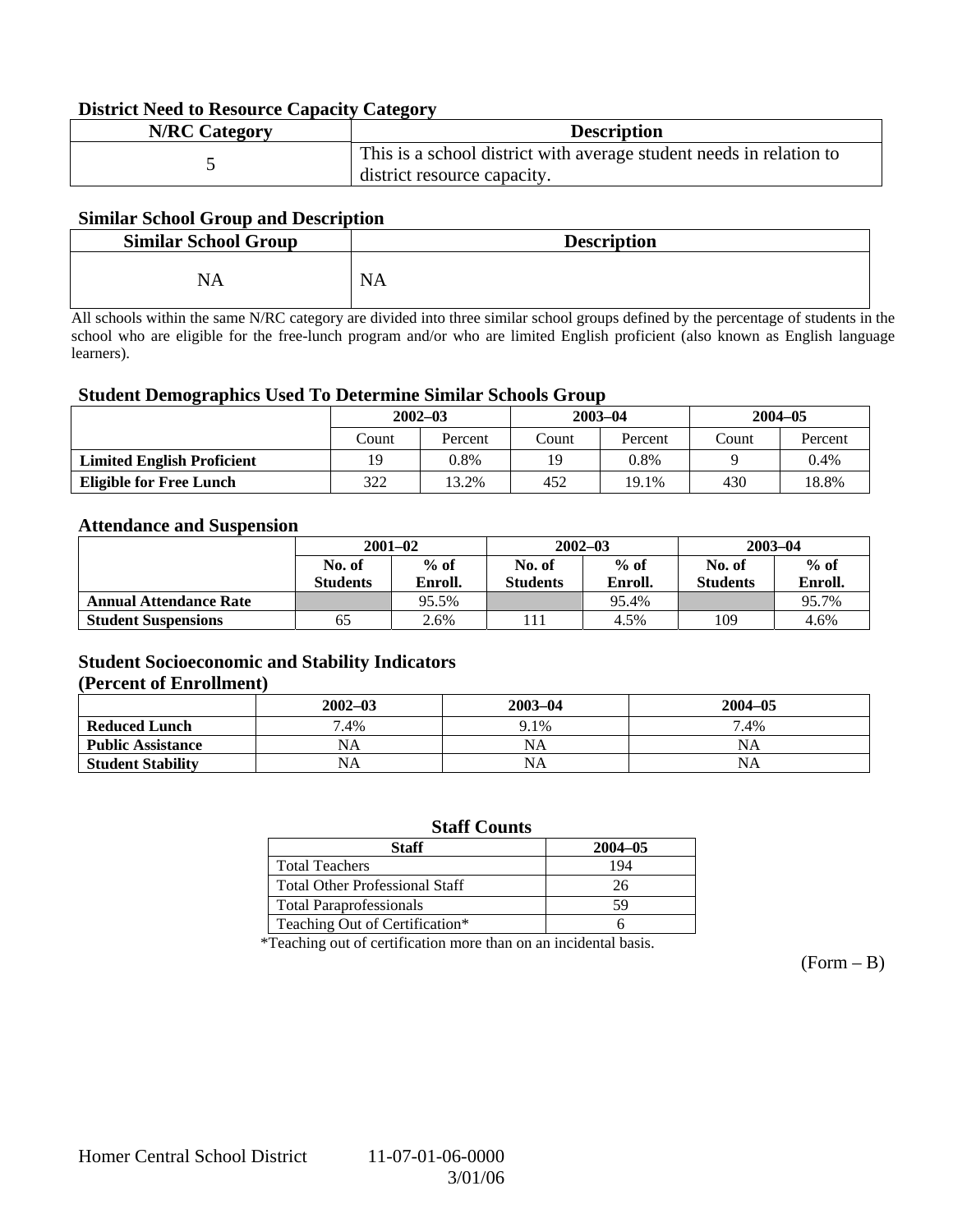# **High School Graduates and Noncompleters**

|                     | <b>High School Graduates and Completers</b>  | $2002 - 03$                | $2003 - 04$ | $2004 - 05$ |
|---------------------|----------------------------------------------|----------------------------|-------------|-------------|
|                     | Total Graduates*                             | 189                        | 141         | 146         |
| General-            | <b>Regents Diplomas</b>                      | 141                        | 111         | 129         |
| <b>Education</b>    | % Regents Diplomas                           | 75%                        | 79%         | 88%         |
| <b>Students</b>     | Regents Diplomas with Advanced Designation** |                            |             | 90          |
|                     | % Regents Diplomas with Advanced Designation |                            |             | 62%         |
|                     | IEP Diplomas or Local Certificates           |                            |             |             |
|                     | Total Graduates*                             | 15                         | 20          | 21          |
| <b>Students</b>     | <b>Regents Diplomas</b>                      | 2                          | 3           | 11          |
| with                | % Regents Diplomas                           | 13%                        | 15%         | 52%         |
| <b>Disabilities</b> | Regents Diplomas with Advanced Designation** |                            |             |             |
|                     | % Regents Diplomas with Advanced Designation |                            |             | 5%          |
|                     | IEP Diplomas or Local Certificates           |                            | 8           |             |
|                     | Total Graduates*                             | 204                        | 161         | 167         |
|                     | <b>Regents Diplomas</b>                      | 143                        | 114         | 140         |
| <b>All Students</b> | % Regents Diplomas                           | 70%<br>71%<br>91<br>8<br>7 | 84%         |             |
|                     | Regents Diplomas with Advanced Designation** |                            |             |             |
|                     | % Regents Diplomas with Advanced Designation |                            |             | 54%         |
|                     | <b>IEP Diplomas or Local Certificates</b>    |                            |             |             |

\* Only students awarded local diplomas or Regents endorsed diplomas are included in the count of high school graduates in this table. Data include graduates in August, January and June of the school year being reported.

\*\*Beginning with students who first entered grade 9 in 2001–02, students may earn a Regents diploma by passing (scoring 65–100) Regents exams in five areas and meeting course requirements. To earn a Regents diploma with advanced designation, the student must pass eight Regents exams. For more information, see http://www.emsc.nysed.gov/parents/gradreqtsfs.shtml

#### **Post-Secondary Plans of 2004–05 Graduates**

|                                                |                | 4-vear<br>College | 2-year<br>College | <b>Other Post-</b><br><b>Secondary</b> | <b>Military</b> | Employment | <b>Adult</b><br><b>Services</b> | Plan<br><b>Unknown</b> | <b>Other</b><br><b>Known Plan</b> |
|------------------------------------------------|----------------|-------------------|-------------------|----------------------------------------|-----------------|------------|---------------------------------|------------------------|-----------------------------------|
| <b>General-</b><br><b>Education</b>            | <b>Number</b>  | 80                | 51                | 0                                      | 3               | 9          | $\Omega$                        | 3                      | $\boldsymbol{0}$                  |
| <b>Students</b>                                | Percent        | 55%               | 35%               | 0%                                     | 2%              | 6%         | $0\%$                           | 2%                     | 0%                                |
| <b>Students</b><br>with<br><b>Disabilities</b> | <b>Number</b>  | 5                 | 10                | 0                                      |                 | 3          | $\Omega$                        |                        |                                   |
|                                                | Percent        | 24%               | 48%               | 0%                                     | 5%              | 14%        | $0\%$                           | 5%                     | 5%                                |
| All<br><b>Students</b>                         | <b>Number</b>  | 85                | 61                | $\Omega$                               | 4               | 12         | $\Omega$                        | 4                      |                                   |
|                                                | <b>Percent</b> | 51%               | 37%               | 0%                                     | 2%              | 7%         | 0%                              | 2%                     | 1%                                |

### **High School Noncompletion Rates**

|                        |                            | $2002 - 03$     |         | $2003 - 04$     |         | $2004 - 05$     |         |
|------------------------|----------------------------|-----------------|---------|-----------------|---------|-----------------|---------|
|                        |                            | No. of          | $%$ of  | No. of          | $%$ of  | No. of          | $%$ of  |
|                        |                            | <b>Students</b> | Enroll. | <b>Students</b> | Enroll. | <b>Students</b> | Enroll. |
| <b>General-</b>        | Dropped Out                | <sub>0</sub>    |         | 16              | 2.3%    | 21              | 3.2%    |
| <b>Education</b>       | Entered GED Program*       |                 |         | 11              | 1.6%    | 4               | $0.6\%$ |
| <b>Students</b>        | <b>Total Noncompleters</b> | Q               |         | 27              | 4.0%    | 25              | 3.8%    |
| <b>Students with</b>   | Dropped Out                |                 |         | 2               | 1.6%    | 6               | 4.9%    |
| <b>Disabilities</b>    | Entered GED Program*       |                 |         |                 | 0.8%    |                 | 1.6%    |
|                        | <b>Total Noncompleters</b> |                 |         |                 | 2.4%    | 8               | 6.5%    |
| All<br><b>Students</b> | Dropped Out                | 10              | 1.2%    | 18              | 2.2%    | 27              | 3.4%    |
|                        | Entered GED Program*       | 4               | $0.5\%$ | 12              | 1.5%    | 6               | 0.8%    |
|                        | <b>Total Noncompleters</b> | 14              | 1.7%    | 30              | 3.7%    | 33              | 4.2%    |

\*The number and percentage of students who left a program leading to a high school diploma and entered a program leading to a high school equivalency diploma.

 $(Form - C)$ 

Homer Central School District 11-07-01-06-0000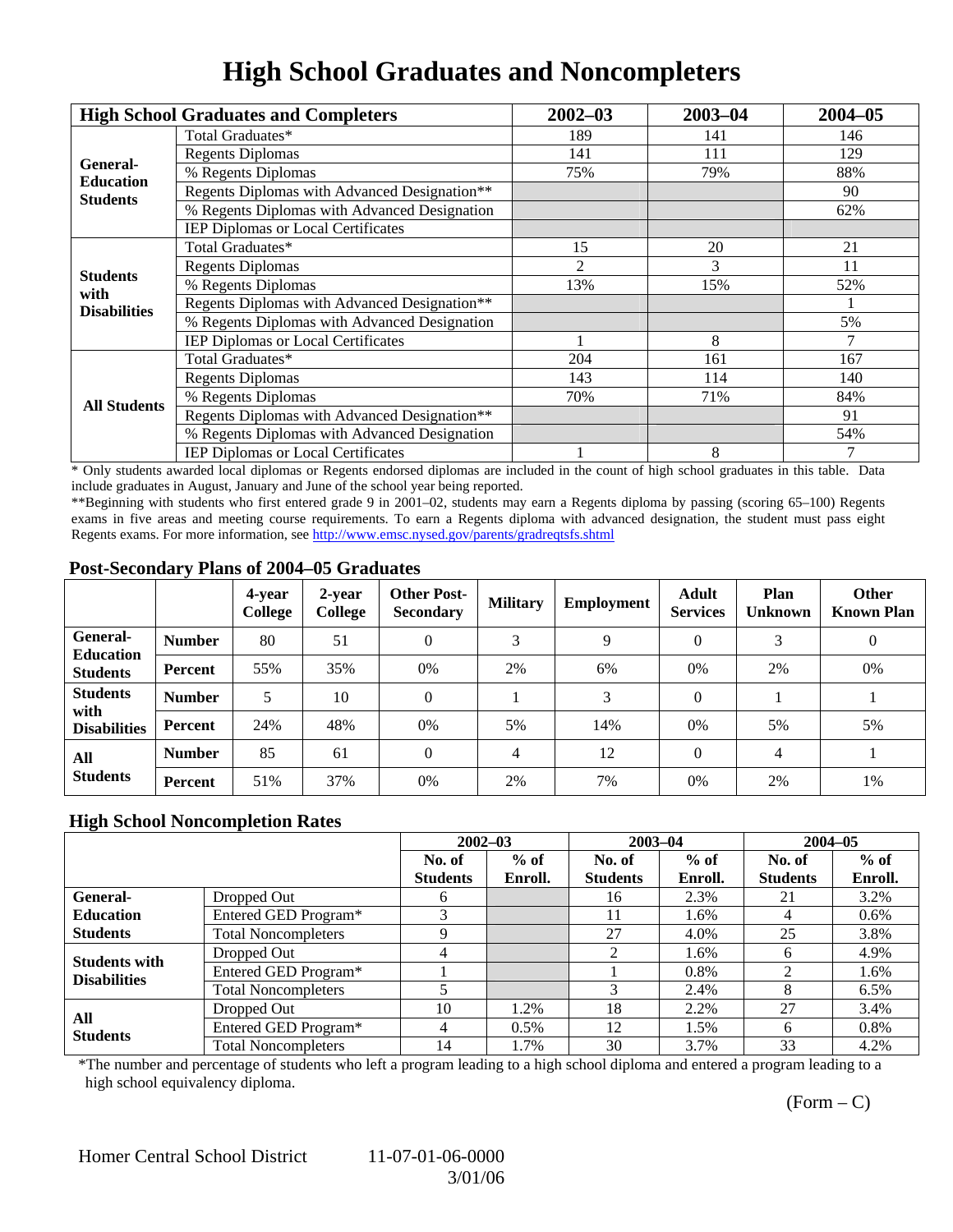# **Second Language Proficiency Examinations**

### **General-Education Students**

| <b>Test</b> |                   | $2002 - 03$ |            | $2003 - 04$ | $2004 - 05$       |           |  |
|-------------|-------------------|-------------|------------|-------------|-------------------|-----------|--|
|             | <b>No. Tested</b> | % Passing   | No. Tested | % Passing   | <b>No. Tested</b> | % Passing |  |
| French      | 30                | 97%         |            | 0%          |                   | 0%        |  |
| German      | 26                | 85%         |            | 0%          |                   | 0%        |  |
| Italian     |                   | 0%          |            | 0%          |                   | 0%        |  |
| Latin       |                   | 0%          |            | 0%          |                   | 0%        |  |
| Spanish     | 99                | 94%         |            | 0%          |                   |           |  |

### **Students with Disabilities**

| <b>Test</b> |            | $2002 - 03$ |            | $2003 - 04$ | $2004 - 05$ |           |  |
|-------------|------------|-------------|------------|-------------|-------------|-----------|--|
|             | No. Tested | % Passing   | No. Tested | % Passing   | No. Tested  | % Passing |  |
| French      |            |             |            | $0\%$       |             | 0%        |  |
| German      |            |             |            | 0%          |             | 0%        |  |
| Italian     |            | 0%          |            | $0\%$       |             | 0%        |  |
| Latin       |            | 0%          |            | $0\%$       |             | 0%        |  |
| Spanish     |            |             |            | $0\%$       |             | 0%        |  |

## **Regents Competency Tests**

### **General-Education Students**

| <b>Test</b>           | $2002 - 03$ |           |            | $2003 - 04$ | $2004 - 05$       |           |  |
|-----------------------|-------------|-----------|------------|-------------|-------------------|-----------|--|
|                       | No. Tested  | % Passing | No. Tested | % Passing   | <b>No. Tested</b> | % Passing |  |
| <b>Mathematics</b>    |             | 100%      |            | $0\%$       |                   | 0%        |  |
| Science               |             |           |            | 83%         |                   | 0%        |  |
| Reading               |             | 0%        |            | $0\%$       |                   |           |  |
| Writing               |             | 0%        |            | 0%          |                   |           |  |
| <b>Global Studies</b> |             |           |            | 0%          |                   |           |  |
| U.S. Hist & Gov't     |             | 0%        |            | 0%          |                   | 0%        |  |

### **Students with Disabilities**

| <b>Test</b>           | $2002 - 03$ |           | $2003 - 04$ |           | $2004 - 05$ |           |  |
|-----------------------|-------------|-----------|-------------|-----------|-------------|-----------|--|
|                       | No. Tested  | % Passing | No. Tested  | % Passing | No. Tested  | % Passing |  |
| <b>Mathematics</b>    |             | 100%      |             |           |             | 80%       |  |
| Science               |             | 63%       |             | 57%       |             | 0%        |  |
| Reading               |             | 100%      |             |           |             | 0%        |  |
| Writing               |             | 92%       |             |           |             | 0%        |  |
| <b>Global Studies</b> | 0           | 90%       |             |           |             | 20%       |  |
| U.S. Hist & Gov't     |             | 40%       |             |           |             |           |  |

 $(Form - E)$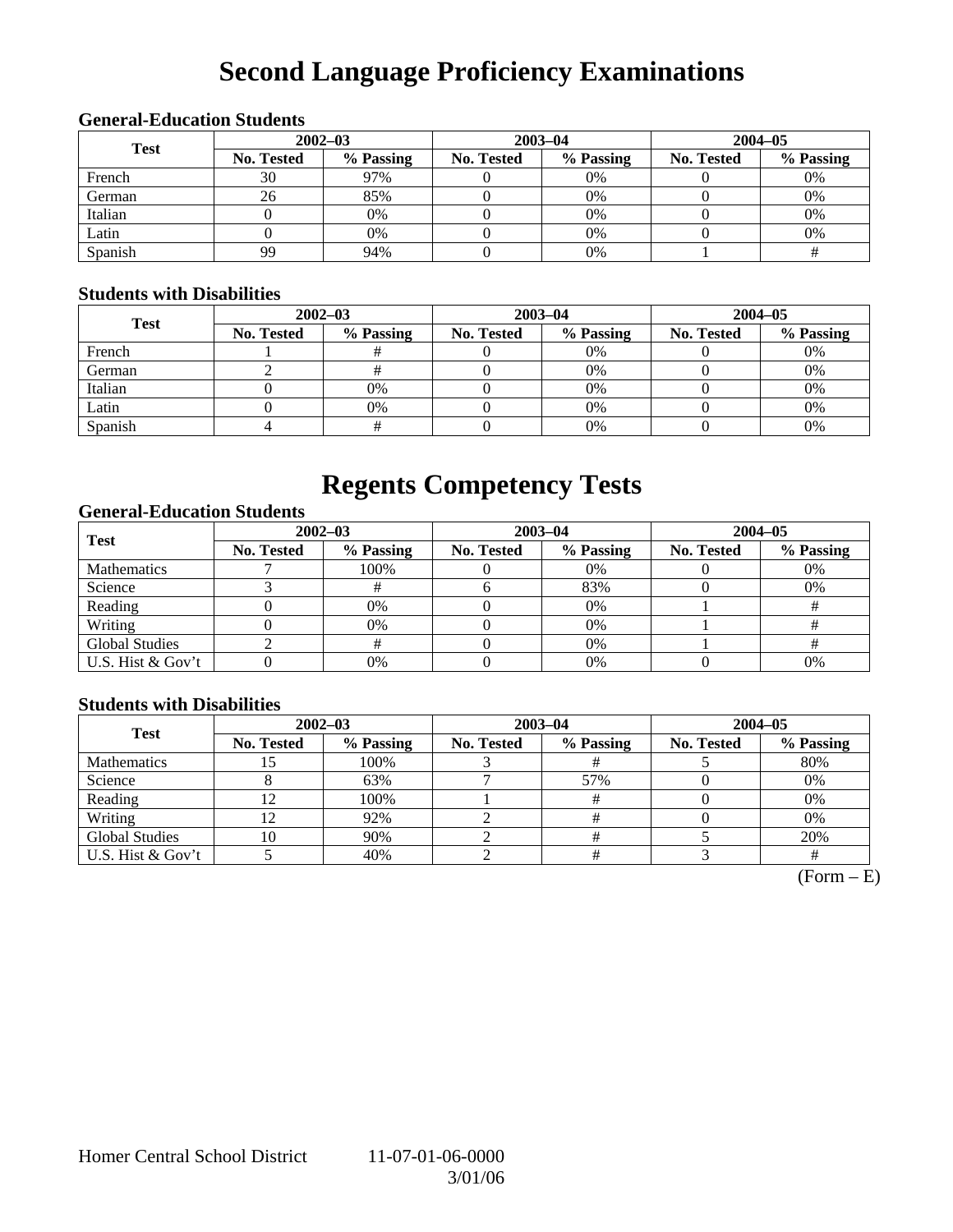# **Regents Examinations**

|                                     | <b>All Students</b> |                                     |                  |                 | <b>Students with Disabilities</b> |                 |  |  |  |  |
|-------------------------------------|---------------------|-------------------------------------|------------------|-----------------|-----------------------------------|-----------------|--|--|--|--|
|                                     | $2002 - 03$         | $2003 - 04$                         | $2004 - 05$      | $2002 - 03$     | $2003 - 04$                       | 2004-05         |  |  |  |  |
|                                     |                     | <b>Comprehensive English</b>        |                  |                 |                                   |                 |  |  |  |  |
| Number Tested                       | 178                 | 184                                 | 189              | 25              | 23                                | 20              |  |  |  |  |
| Number Scoring 55-100               | 167                 | 176                                 | 185              | $\overline{21}$ | $\overline{20}$                   | $\overline{19}$ |  |  |  |  |
| Number Scoring 65-100               | 154                 | 170                                 | 170              | $\overline{12}$ | 18                                | $\overline{12}$ |  |  |  |  |
| Number Scoring 85-100               | 86                  | $\overline{112}$                    | $\overline{81}$  | $\mathbf{1}$    | $\overline{5}$                    | 3               |  |  |  |  |
| Percentage of Tested Scoring 55-100 | 94%                 | 96%                                 | 98%              | 84%             | 87%                               | 95%             |  |  |  |  |
| Percentage of Tested Scoring 65-100 | 87%                 | 92%                                 | 90%              | 48%             | 78%                               | 60%             |  |  |  |  |
| Percentage of Tested Scoring 85-100 | 48%                 | 61%                                 | 43%              | 4%              | 22%                               | 15%             |  |  |  |  |
| <b>Mathematics A</b>                |                     |                                     |                  |                 |                                   |                 |  |  |  |  |
| Number Tested                       | 208                 | 246                                 | $\overline{195}$ | 25              | $\overline{31}$                   | $\overline{24}$ |  |  |  |  |
| Number Scoring 55-100               | 176                 | $\overline{231}$                    | 192              | $\overline{15}$ | 24                                | 22              |  |  |  |  |
| Number Scoring 65-100               | 148                 | 210                                 | 179              | 12              | 19                                | 17              |  |  |  |  |
| Number Scoring 85-100               | 59                  | 78                                  | 72               | $\overline{0}$  | $\overline{2}$                    | 3               |  |  |  |  |
| Percentage of Tested Scoring 55-100 | 85%                 | 94%                                 | 98%              | 60%             | 77%                               | 92%             |  |  |  |  |
| Percentage of Tested Scoring 65-100 | 71%                 | 85%                                 | 92%              | 48%             | 61%                               | 71%             |  |  |  |  |
| Percentage of Tested Scoring 85-100 | 28%                 | 32%                                 | 37%              | 0%              | 6%                                | 12%             |  |  |  |  |
|                                     |                     | <b>Mathematics B</b>                |                  |                 |                                   |                 |  |  |  |  |
| Number Tested                       | $\boldsymbol{0}$    | 91                                  | 104              | $\overline{0}$  | $\overline{4}$                    | $\theta$        |  |  |  |  |
| Number Scoring 55-100               | $\mathbf{0}$        | 84                                  | 97               | $\overline{0}$  | $\overline{\#}$                   | $\mathbf{0}$    |  |  |  |  |
| Number Scoring 65-100               | $\boldsymbol{0}$    | 76                                  | 85               | $\overline{0}$  | $\frac{1}{2}$                     | $\overline{0}$  |  |  |  |  |
| Number Scoring 85-100               | $\overline{0}$      | 29                                  | 26               | $\overline{0}$  | #                                 | $\overline{0}$  |  |  |  |  |
| Percentage of Tested Scoring 55-100 | 0%                  | 92%                                 | 93%              | 0%              | #                                 | 0%              |  |  |  |  |
| Percentage of Tested Scoring 65-100 | 0%                  | 84%                                 | 82%              | 0%              | $\overline{\#}$                   | 0%              |  |  |  |  |
| Percentage of Tested Scoring 85-100 | 0%                  | 32%                                 | 25%              | 0%              | $\overline{\#}$                   | 0%              |  |  |  |  |
|                                     |                     | <b>Global History and Geography</b> |                  |                 |                                   |                 |  |  |  |  |
| Number Tested                       | $19\overline{7}$    | 210                                 | 195              | 24              | 20                                | 26              |  |  |  |  |
| Number Scoring 55-100               | 181                 | 189                                 | 181              | 20              | 13                                | 22              |  |  |  |  |
| Number Scoring 65-100               | 167                 | 158                                 | 161              | 13              | $\sqrt{ }$                        | 16              |  |  |  |  |
| Number Scoring 85-100               | 66                  | 66                                  | $\overline{73}$  | $\mathbf{1}$    | $\mathbf{1}$                      | $\overline{4}$  |  |  |  |  |
| Percentage of Tested Scoring 55-100 | 92%                 | 90%                                 | 93%              | 83%             | 65%                               | 85%             |  |  |  |  |
| Percentage of Tested Scoring 65-100 | 85%                 | 75%                                 | 83%              | 54%             | 35%                               | 62%             |  |  |  |  |
| Percentage of Tested Scoring 85-100 | 34%                 | 31%                                 | 37%              | 4%              | 5%                                | 15%             |  |  |  |  |
| <b>U.S. History and Government</b>  |                     |                                     |                  |                 |                                   |                 |  |  |  |  |
| Number Tested                       | 199                 | 186                                 | 176              | 24              | 20                                | 21              |  |  |  |  |
| Number Scoring 55-100               | 196                 | 180                                 | 162              | 22              | 20                                | 17              |  |  |  |  |
| Number Scoring 65-100               | 186                 | 174                                 | 156              | 20              | 17                                | 15              |  |  |  |  |
| Number Scoring 85-100               | 87                  | $\overline{117}$                    | 105              | $\overline{2}$  | $\overline{4}$                    | $\overline{7}$  |  |  |  |  |
| Percentage of Tested Scoring 55-100 | 98%                 | 97%                                 | 92%              | 92%             | 100%                              | 81%             |  |  |  |  |
| Percentage of Tested Scoring 65-100 | 93%                 | 94%                                 | 89%              | 83%             | 85%                               | 71%             |  |  |  |  |
| Percentage of Tested Scoring 85-100 | 44%                 | 63%                                 | 60%              | 8%              | 20%                               | 33%             |  |  |  |  |

 $\overline{(Form - F)}$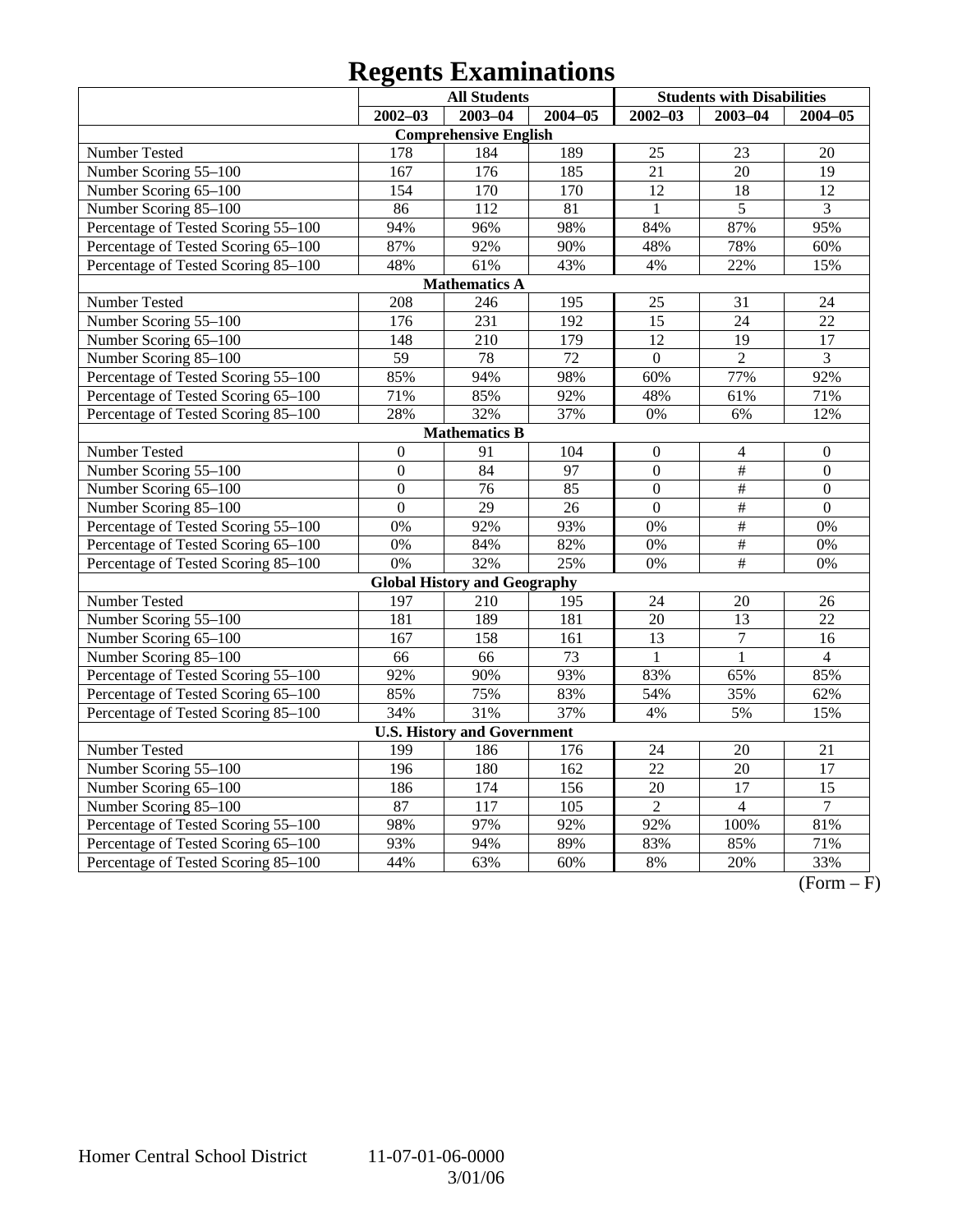# **Regents Examinations**

|                                       |             | <b>All Students</b>               |             |                 | <b>Students with Disabilities</b> |                  |  |  |  |  |
|---------------------------------------|-------------|-----------------------------------|-------------|-----------------|-----------------------------------|------------------|--|--|--|--|
|                                       | $2002 - 03$ | 2003-04                           | $2004 - 05$ | $2002 - 03$     | $2003 - 04$                       | $2004 - 05$      |  |  |  |  |
|                                       |             | <b>Living Environment</b>         |             |                 |                                   |                  |  |  |  |  |
| Number Tested                         | 192         | 206                               | 164         | 24              | 19                                | 15               |  |  |  |  |
| Number Scoring 55-100                 | 183         | 195                               | 156         | 19              | 18                                | 13               |  |  |  |  |
| Number Scoring 65-100                 | 174         | 184                               | 140         | 18              | 16                                | 11               |  |  |  |  |
| Number Scoring 85-100                 | 49          | 57                                | 46          | 1               | $\overline{2}$                    | $\overline{2}$   |  |  |  |  |
| Percentage of Tested Scoring 55-100   | 95%         | 95%                               | 95%         | 79%             | 95%                               | 87%              |  |  |  |  |
| Percentage of Tested Scoring 65-100   | 91%         | 89%                               | 85%         | 75%             | 84%                               | 73%              |  |  |  |  |
| Percentage of Tested Scoring 85-100   | 26%         | 28%                               | 28%         | 4%              | 11%                               | 13%              |  |  |  |  |
| <b>Physical Setting/Earth Science</b> |             |                                   |             |                 |                                   |                  |  |  |  |  |
| Number Tested                         | 207         | 173                               | 226         | 22              | 12                                | 24               |  |  |  |  |
| Number Scoring 55-100                 | 184         | 155                               | 197         | 16              | 11                                | 16               |  |  |  |  |
| Number Scoring 65-100                 | 171         | 127                               | 163         | 13              | $\overline{7}$                    | 8                |  |  |  |  |
| Number Scoring 85-100                 | 79          | 42                                | 64          | $\overline{2}$  | $\overline{2}$                    | $\mathbf{1}$     |  |  |  |  |
| Percentage of Tested Scoring 55-100   | 89%         | 90%                               | 87%         | 73%             | 92%                               | 67%              |  |  |  |  |
| Percentage of Tested Scoring 65-100   | 83%         | 73%                               | 72%         | 59%             | 58%                               | 33%              |  |  |  |  |
| Percentage of Tested Scoring 85-100   | 38%         | 24%                               | 28%         | 9%              | 17%                               | 4%               |  |  |  |  |
|                                       |             | <b>Physical Setting/Chemistry</b> |             |                 |                                   |                  |  |  |  |  |
| Number Tested                         | 135         | 117                               | 105         | 4               | 4                                 | 5                |  |  |  |  |
| Number Scoring 55-100                 | 123         | 111                               | 98          | $\overline{\#}$ | #                                 | $\overline{3}$   |  |  |  |  |
| Number Scoring 65-100                 | 97          | 92                                | 81          | $\overline{\#}$ | $\overline{\#}$                   | $\overline{2}$   |  |  |  |  |
| Number Scoring 85-100                 | 17          | 28                                | 27          | $\overline{\#}$ | #                                 | $\mathbf{1}$     |  |  |  |  |
| Percentage of Tested Scoring 55-100   | 91%         | 95%                               | 93%         | $\overline{\#}$ | $\#$                              | 60%              |  |  |  |  |
| Percentage of Tested Scoring 65-100   | 72%         | 79%                               | 77%         | $\#$            | $\#$                              | 40%              |  |  |  |  |
| Percentage of Tested Scoring 85-100   | 13%         | 24%                               | 26%         | $\#$            | $\#$                              | 20%              |  |  |  |  |
| <b>Physical Setting/Physics</b>       |             |                                   |             |                 |                                   |                  |  |  |  |  |
| Number Tested                         |             | 58                                | 51          |                 | $\boldsymbol{0}$                  | $\boldsymbol{0}$ |  |  |  |  |
| Number Scoring 55-100                 |             | 58                                | 49          |                 | $\mathbf{0}$                      | $\boldsymbol{0}$ |  |  |  |  |
| Number Scoring 65-100                 |             | 52                                | 44          |                 | $\overline{0}$                    | $\overline{0}$   |  |  |  |  |
| Number Scoring 85-100                 |             | 16                                | 26          |                 | $\overline{0}$                    | $\overline{0}$   |  |  |  |  |
| Percentage of Tested Scoring 55-100   |             | 100%                              | 96%         |                 | 0%                                | 0%               |  |  |  |  |
| Percentage of Tested Scoring 65-100   |             | 90%                               | 86%         |                 | 0%                                | 0%               |  |  |  |  |
| Percentage of Tested Scoring 85-100   |             | 28%                               | 51%         |                 | 0%                                | 0%               |  |  |  |  |

\* Physical Setting/Physics results for 2002–03 are not included in the report card because the Department issued new conversion charts for assessments administered in that year.

### $(Form - G)$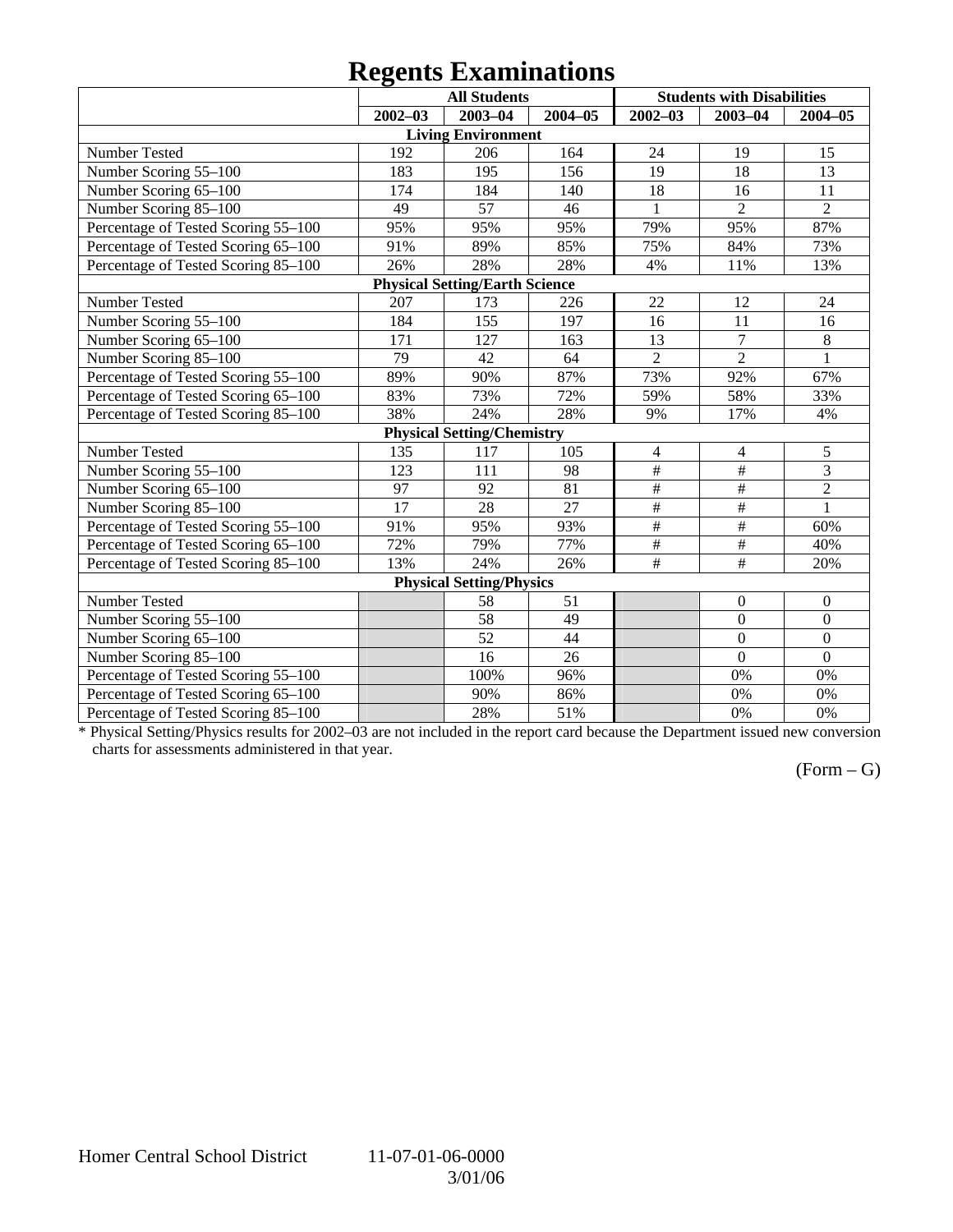# **Regents Examinations**

|                                                                                                                    | <b>All Students</b> |                              |                  | <b>Students with Disabilities</b> |                  |                  |  |  |  |  |  |
|--------------------------------------------------------------------------------------------------------------------|---------------------|------------------------------|------------------|-----------------------------------|------------------|------------------|--|--|--|--|--|
|                                                                                                                    | $2002 - 03$         | $2003 - 04$                  | $2004 - 05$      | $2002 - 03$                       | $2003 - 04$      | $2004 - 05$      |  |  |  |  |  |
|                                                                                                                    |                     | <b>Comprehensive French</b>  |                  |                                   |                  |                  |  |  |  |  |  |
| Number Tested                                                                                                      | 24                  | 25                           | 39               | $\boldsymbol{0}$                  | $\boldsymbol{0}$ | 1                |  |  |  |  |  |
| Number Scoring 55-100                                                                                              | 24                  | 25                           | 38               | $\boldsymbol{0}$                  | $\mathbf{0}$     | $\frac{1}{2}$    |  |  |  |  |  |
| Number Scoring 65-100                                                                                              | 24                  | 25                           | 38               | $\boldsymbol{0}$                  | $\mathbf{0}$     | $\overline{\#}$  |  |  |  |  |  |
| Number Scoring 85-100                                                                                              | 14                  | 13                           | 28               | $\boldsymbol{0}$                  | $\mathbf{0}$     | $\overline{\#}$  |  |  |  |  |  |
| Percentage of Tested Scoring 55-100                                                                                | 100%                | 100%                         | 97%              | 0%                                | 0%               | $\overline{\#}$  |  |  |  |  |  |
| Percentage of Tested Scoring 65-100                                                                                | 100%                | 100%                         | 97%              | 0%                                | 0%               | $\overline{\#}$  |  |  |  |  |  |
| Percentage of Tested Scoring 85-100                                                                                | 58%                 | 52%                          | 72%              | 0%                                | 0%               | $\overline{\#}$  |  |  |  |  |  |
| <b>Comprehensive Italian</b>                                                                                       |                     |                              |                  |                                   |                  |                  |  |  |  |  |  |
| Number Tested<br>0<br>$\boldsymbol{0}$<br>$\boldsymbol{0}$<br>$\boldsymbol{0}$<br>$\mathbf{0}$<br>$\boldsymbol{0}$ |                     |                              |                  |                                   |                  |                  |  |  |  |  |  |
| Number Scoring 55-100                                                                                              | $\boldsymbol{0}$    | $\boldsymbol{0}$             | $\boldsymbol{0}$ | $\boldsymbol{0}$                  | $\boldsymbol{0}$ | $\boldsymbol{0}$ |  |  |  |  |  |
| Number Scoring 65-100                                                                                              | $\boldsymbol{0}$    | $\boldsymbol{0}$             | $\boldsymbol{0}$ | $\boldsymbol{0}$                  | $\overline{0}$   | $\boldsymbol{0}$ |  |  |  |  |  |
| Number Scoring 85-100                                                                                              | $\mathbf{0}$        | $\boldsymbol{0}$             | $\mathbf{0}$     | $\mathbf{0}$                      | $\mathbf{0}$     | $\mathbf{0}$     |  |  |  |  |  |
| Percentage of Tested Scoring 55-100                                                                                | 0%                  | 0%                           | 0%               | 0%                                | 0%               | 0%               |  |  |  |  |  |
| Percentage of Tested Scoring 65-100                                                                                | 0%                  | 0%                           | $0\%$            | 0%                                | 0%               | 0%               |  |  |  |  |  |
| Percentage of Tested Scoring 85-100                                                                                | 0%                  | 0%                           | 0%               | 0%                                | 0%               | 0%               |  |  |  |  |  |
|                                                                                                                    |                     | <b>Comprehensive German</b>  |                  |                                   |                  |                  |  |  |  |  |  |
| Number Tested                                                                                                      | 16                  | 15                           | 25               | $\boldsymbol{0}$                  | $\boldsymbol{0}$ | $\mathbf{0}$     |  |  |  |  |  |
| Number Scoring 55-100                                                                                              | 15                  | 13                           | 25               | $\boldsymbol{0}$                  | $\boldsymbol{0}$ | $\boldsymbol{0}$ |  |  |  |  |  |
| Number Scoring 65-100                                                                                              | 14                  | 13                           | 25               | $\boldsymbol{0}$                  | $\overline{0}$   | $\boldsymbol{0}$ |  |  |  |  |  |
| Number Scoring 85-100                                                                                              | $\overline{5}$      | 11                           | 11               | $\mathbf{0}$                      | $\overline{0}$   | $\overline{0}$   |  |  |  |  |  |
| Percentage of Tested Scoring 55-100                                                                                | 94%                 | 87%                          | 100%             | 0%                                | 0%               | 0%               |  |  |  |  |  |
| Percentage of Tested Scoring 65-100                                                                                | 88%                 | 87%                          | 100%             | 0%                                | 0%               | 0%               |  |  |  |  |  |
| Percentage of Tested Scoring 85-100                                                                                | 31%                 | 73%                          | 44%              | 0%                                | 0%               | 0%               |  |  |  |  |  |
|                                                                                                                    |                     | <b>Comprehensive Hebrew</b>  |                  |                                   |                  |                  |  |  |  |  |  |
| Number Tested                                                                                                      | $\boldsymbol{0}$    | $\boldsymbol{0}$             | $\boldsymbol{0}$ | $\boldsymbol{0}$                  | $\boldsymbol{0}$ | $\mathbf{0}$     |  |  |  |  |  |
| Number Scoring 55-100                                                                                              | $\boldsymbol{0}$    | $\boldsymbol{0}$             | $\boldsymbol{0}$ | $\boldsymbol{0}$                  | $\boldsymbol{0}$ | $\boldsymbol{0}$ |  |  |  |  |  |
| Number Scoring 65-100                                                                                              | $\boldsymbol{0}$    | $\boldsymbol{0}$             | $\boldsymbol{0}$ | $\boldsymbol{0}$                  | $\boldsymbol{0}$ | $\boldsymbol{0}$ |  |  |  |  |  |
| Number Scoring 85-100                                                                                              | $\overline{0}$      | $\boldsymbol{0}$             | $\mathbf{0}$     | $\mathbf{0}$                      | $\overline{0}$   | $\overline{0}$   |  |  |  |  |  |
| Percentage of Tested Scoring 55-100                                                                                | 0%                  | 0%                           | 0%               | 0%                                | 0%               | 0%               |  |  |  |  |  |
| Percentage of Tested Scoring 65-100                                                                                | 0%                  | 0%                           | $0\%$            | 0%                                | 0%               | 0%               |  |  |  |  |  |
| Percentage of Tested Scoring 85-100                                                                                | 0%                  | 0%                           | $0\%$            | 0%                                | 0%               | 0%               |  |  |  |  |  |
|                                                                                                                    |                     | <b>Comprehensive Spanish</b> |                  |                                   |                  |                  |  |  |  |  |  |
| Number Tested                                                                                                      | 82                  | 87                           | 118              | 1                                 | 1                | $\overline{c}$   |  |  |  |  |  |
| Number Scoring 55-100                                                                                              | 80                  | 87                           | 116              | $\overline{\#}$                   | $\overline{\#}$  | $\overline{\#}$  |  |  |  |  |  |
| Number Scoring 65-100                                                                                              | 76                  | 84                           | 114              | #                                 | #                | #                |  |  |  |  |  |
| Number Scoring 85-100                                                                                              | 53                  | 54                           | 51               | $\overline{\#}$                   | $\overline{\#}$  | $\overline{\#}$  |  |  |  |  |  |
| Percentage of Tested Scoring 55-100                                                                                | 98%                 | 100%                         | 98%              | $\frac{1}{2}$                     | $\frac{1}{2}$    | $\#$             |  |  |  |  |  |
| Percentage of Tested Scoring 65-100                                                                                | 93%                 | 97%                          | 97%              | $\frac{1}{2}$                     | $\frac{1}{2}$    | #                |  |  |  |  |  |
| Percentage of Tested Scoring 85-100                                                                                | 65%                 | 62%                          | 43%              | $\frac{1}{2}$                     | $\overline{\#}$  | $\overline{\#}$  |  |  |  |  |  |
|                                                                                                                    |                     | <b>Comprehensive Latin</b>   |                  |                                   |                  |                  |  |  |  |  |  |
| Number Tested                                                                                                      | $\boldsymbol{0}$    | $\boldsymbol{0}$             | $\boldsymbol{0}$ | $\boldsymbol{0}$                  | $\mathbf{0}$     | $\overline{0}$   |  |  |  |  |  |
| Number Scoring 55-100                                                                                              | $\boldsymbol{0}$    | $\boldsymbol{0}$             | $\boldsymbol{0}$ | $\boldsymbol{0}$                  | $\boldsymbol{0}$ | $\boldsymbol{0}$ |  |  |  |  |  |
| Number Scoring 65-100                                                                                              | $\boldsymbol{0}$    | $\boldsymbol{0}$             | $\boldsymbol{0}$ | $\boldsymbol{0}$                  | $\boldsymbol{0}$ | $\boldsymbol{0}$ |  |  |  |  |  |
| Number Scoring 85-100                                                                                              | $\boldsymbol{0}$    | $\boldsymbol{0}$             | $\boldsymbol{0}$ | $\boldsymbol{0}$                  | $\boldsymbol{0}$ | $\boldsymbol{0}$ |  |  |  |  |  |
| Percentage of Tested Scoring 55-100                                                                                | 0%                  | 0%                           | 0%               | 0%                                | 0%               | 0%               |  |  |  |  |  |
| Percentage of Tested Scoring 65-100                                                                                | 0%                  | 0%                           | 0%               | 0%                                | 0%               | 0%               |  |  |  |  |  |
| Percentage of Tested Scoring 85-100                                                                                | $0\%$               | 0%                           | 0%               | 0%                                | 0%               | 0%               |  |  |  |  |  |

 $(Form - H)$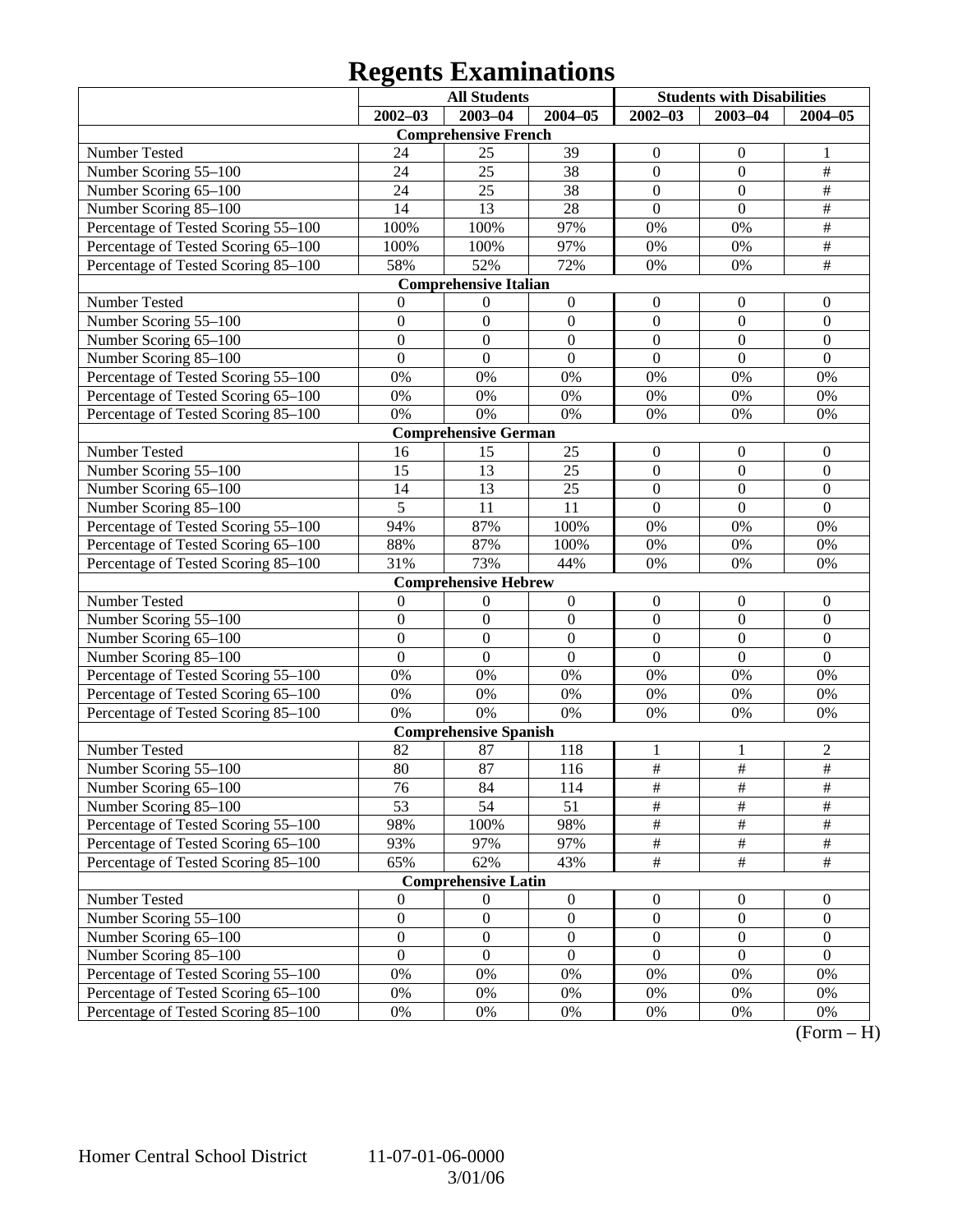|                 |                                   | <b>Number</b><br><b>Tested</b> | % at Level 1 | % at Level 2 | $\%$ at Level 3 | $\%$ at Level 4 |
|-----------------|-----------------------------------|--------------------------------|--------------|--------------|-----------------|-----------------|
|                 | <b>General-Education Students</b> | 138                            | 4%           | 2%           | 57%             | 37%             |
| <b>Nov 2004</b> | <b>Students with Disabilities</b> | 32                             | 25%          | 3%           | 59%             | 13%             |
|                 | All Students                      | 170                            | 8%           | 2%           | 58%             | 32%             |

# **Elementary-Level Social Studies**

# **Middle-Level Social Studies**

|                  |                                   | <b>Number</b><br><b>Tested</b> | % at Level 1 | % at Level 2 | $%$ at Level 3 | $\%$ at Level 4 |
|------------------|-----------------------------------|--------------------------------|--------------|--------------|----------------|-----------------|
|                  | <b>General-Education Students</b> | 171                            | 1%           | 26%          | 56%            | 17%             |
| <b>June 2005</b> | <b>Students with Disabilities</b> | 28                             | 29%          | 32%          | 39%            | 0%              |
|                  | All Students                      | 199                            | 5%           | 27%          | 54%            | 15%             |

 $(Form - I)$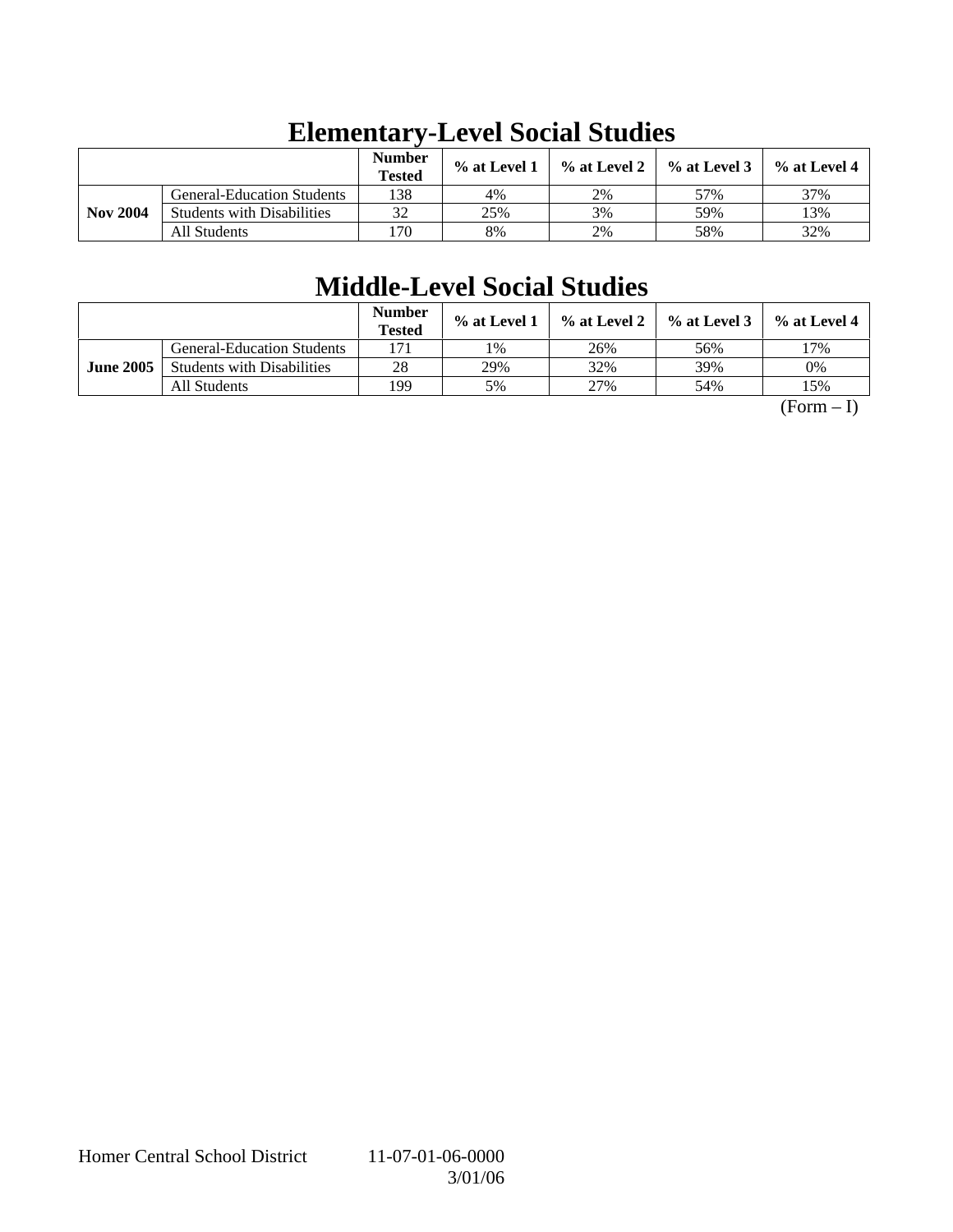### **New York State Alternate Assessments (NYSAA) 2004–05**

|                              | <b>Count of Students</b> |                        |                |         |         |         |  |  |  |  |
|------------------------------|--------------------------|------------------------|----------------|---------|---------|---------|--|--|--|--|
| <b>Test</b>                  | <b>Tested</b>            | <b>Not Tested</b>      | <b>Level 1</b> | Level 2 | Level 3 | Level 4 |  |  |  |  |
| <b>Elementary Level</b>      |                          |                        |                |         |         |         |  |  |  |  |
| <b>Social Studies</b>        |                          |                        | #              | #       | #       | #       |  |  |  |  |
| <b>Middle Level</b>          |                          |                        |                |         |         |         |  |  |  |  |
| <b>Social Studies</b>        |                          |                        | 0              |         |         |         |  |  |  |  |
|                              |                          | <b>Secondary Level</b> |                |         |         |         |  |  |  |  |
| <b>English Language Arts</b> |                          |                        | #              | #       | #       | #       |  |  |  |  |
| <b>Social Studies</b>        |                          |                        | #              | #       | #       | #       |  |  |  |  |
| Mathematics                  |                          |                        | #              | #       | #       | #       |  |  |  |  |
| Science                      |                          |                        | #              | #       | #       | #       |  |  |  |  |

### **2001 Cohort Performance on Regents Examinations after Four Years**

|                              |                                    | <b>General-Education Students</b>    |                |                                    | <b>Students with Disabilities</b>    |                | <b>All Students</b>                |                                   |                |
|------------------------------|------------------------------------|--------------------------------------|----------------|------------------------------------|--------------------------------------|----------------|------------------------------------|-----------------------------------|----------------|
|                              | Global<br><b>History</b><br>& Geo. | U.S.<br><b>History</b><br>$\&$ Gov't | <b>Science</b> | Global<br><b>History</b><br>& Geo. | U.S.<br><b>History</b><br>$\&$ Gov't | <b>Science</b> | Global<br><b>History</b><br>& Geo. | U.S.<br><b>History</b><br>& Gov't | <b>Science</b> |
| <b>Cohort Enrollment</b>     | 150                                | 150                                  | 150            | 30                                 | 30                                   | 30             | 180                                | 180                               | 180            |
| Number Scoring 55–64         |                                    |                                      |                |                                    |                                      |                | 13                                 |                                   |                |
| Number Scoring 65–84         | 78                                 | 41                                   | 78             | 12                                 | 12                                   | 17             | 90                                 | 53                                | 95             |
| Number Scoring 85–100        | 61                                 | 104                                  | 71             | ◠                                  | 6                                    |                | 63                                 | 110                               | 75             |
| <b>Approved Alternatives</b> |                                    |                                      |                |                                    |                                      |                |                                    |                                   |                |

 $(Form - J)$